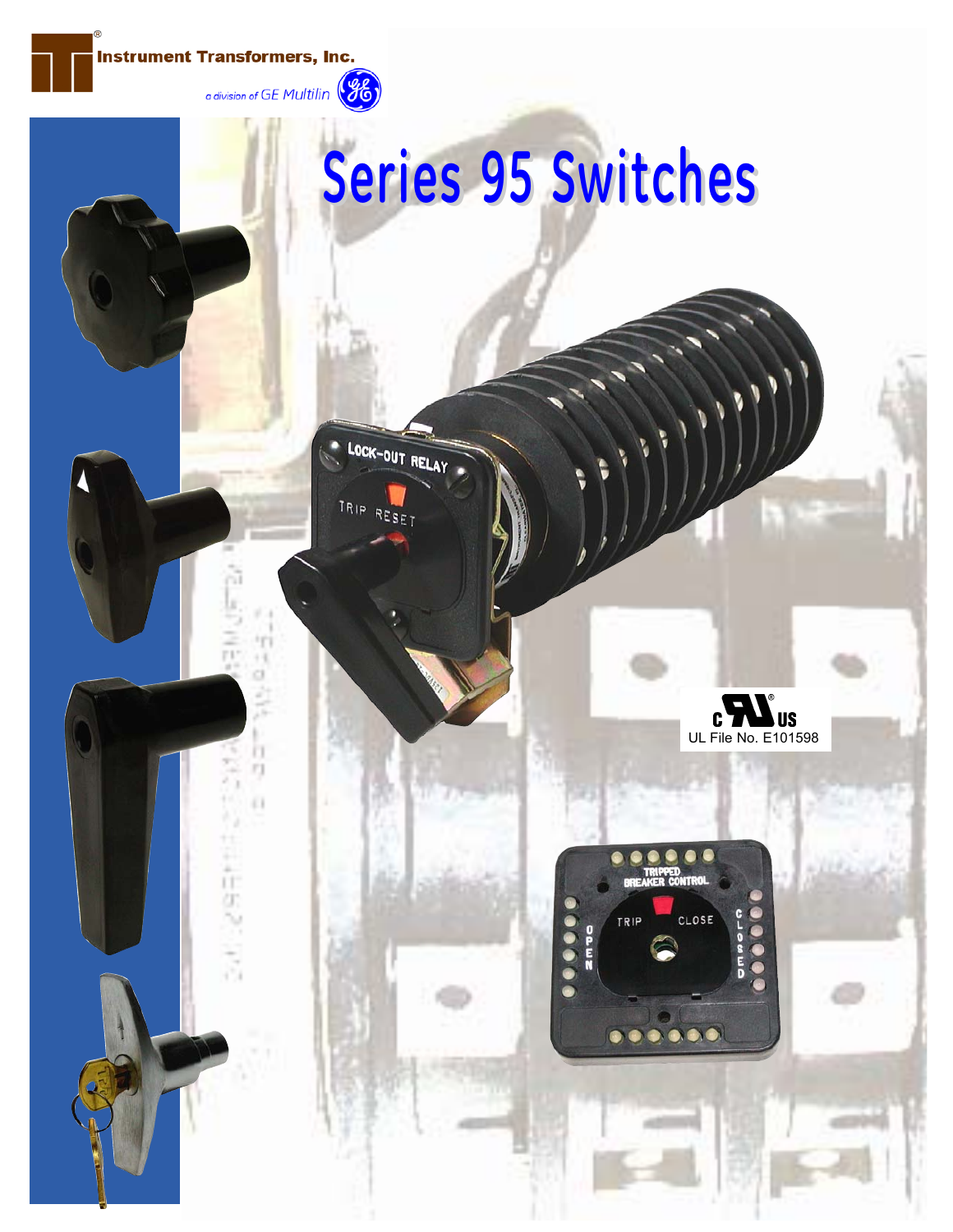's Instrument and Control Switch is a heavy-duty rotary switch that satisfies the most demanding requirements of the industrial control and power applications. These switches are 600V AC rated and are recognized by Underwriters Laboratories in the United States and Canada.

### **Some of the typical standard applications for the Series 95 are:**

• Circuit-breaker control

 $(\widehat{R})$ 

- Motor control
- Voltmeter Selector and Transfer
- Ammeter Selector and Transfer
- Synchroscope Control
- Control Selector Switch Applications

#### **The Series 95 switches have the following standard features: Standard 3-hole Mounting** #8-32 screw terminals

- $\bullet\,$  Nema class A Insulating materials (105°C )
- Silver contact surfaces for long reliable life
- Double-sided, double-wiping, knife-type rotary contacts

#### **Special Features for Circuit Breaker Control switches include:**

- Mechanical red/green target
- Slip contact for alarm and indicator circuits
- Pull-to-Lock mechanism to return the switch handle to normal (vertical) position
- Selection of Lighted Escutcheon plates

### **Special features for Meter Control switches include:**

- Make-Before-Break (shorting contacts for ammeter control)
- Common-input Tap-Switch arrangement whereby the meter may be sequentially connected to several lines using the same switching deck
- Positive positioning detent mechanism
- Pre-wired jumpers

#### **Special features for synchroscope applications include:**

- Removable Oval Handles
- Key lockable arrangements

The following details the most common applications, contact arrangements and escutcheon plate markings. For combination of contact arrangements, handles, escutcheon plate marking and special features not shown, contact the factory for availability.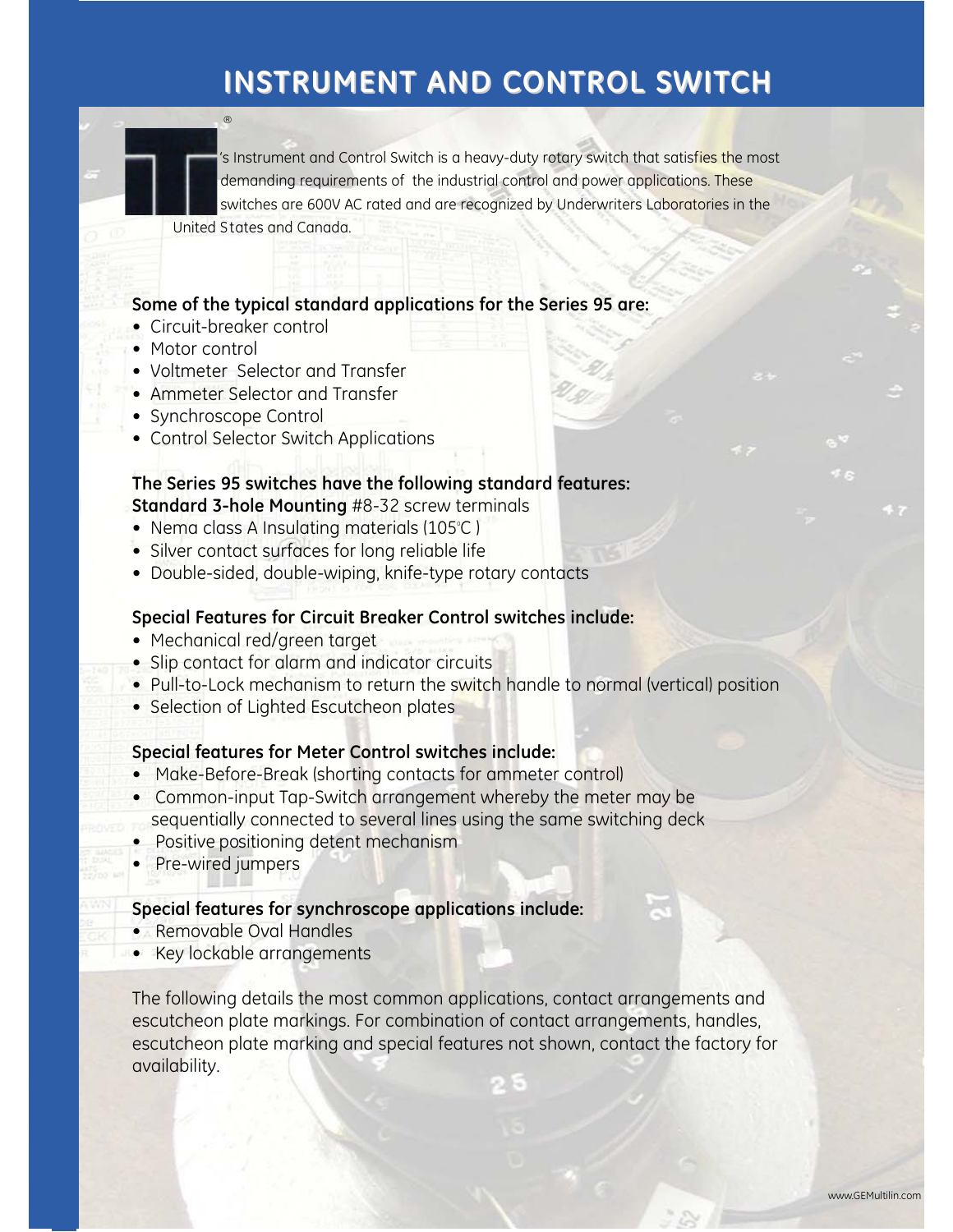





1.00

| <b>DEPTH BEHIND PANEL</b>        |                             |  |  |  |  |  |
|----------------------------------|-----------------------------|--|--|--|--|--|
| <b>NUMBER OF</b><br><b>DECKS</b> | <b>DEPTH INCHES</b><br>" D" |  |  |  |  |  |
| 1                                | 2.4                         |  |  |  |  |  |
| 2                                | 2.9                         |  |  |  |  |  |
| 3                                | 3.6                         |  |  |  |  |  |
| 4                                | 4.3                         |  |  |  |  |  |
| 5                                | 4.8                         |  |  |  |  |  |
| 6                                | 5.4                         |  |  |  |  |  |
| 7                                | 6.2                         |  |  |  |  |  |
| 8                                | 6.6                         |  |  |  |  |  |
| 9                                | 7.4                         |  |  |  |  |  |
| 10                               | 8.0                         |  |  |  |  |  |

Slip Contact - add 1.5" Pull - to- lock- Add 1 " (these are approximate dimensions)



#### **INTERRUPTING RATING**

20A-120 VAC 15A-240VAC 6A-600VAC 3A-125VDC 1A-250VDC



.22 DIA.<br>(3 HOLES)

 $2.93$ 

 $1.00$ 

E

 $7.32$ <br> $.44$  DIA.  $\rightarrow$ <br>(.81 CLEARANCE HOLE<br>FOR REMOVABLE HANDLE)

 $-2.82$ 

415  $1.10$ 

 $110$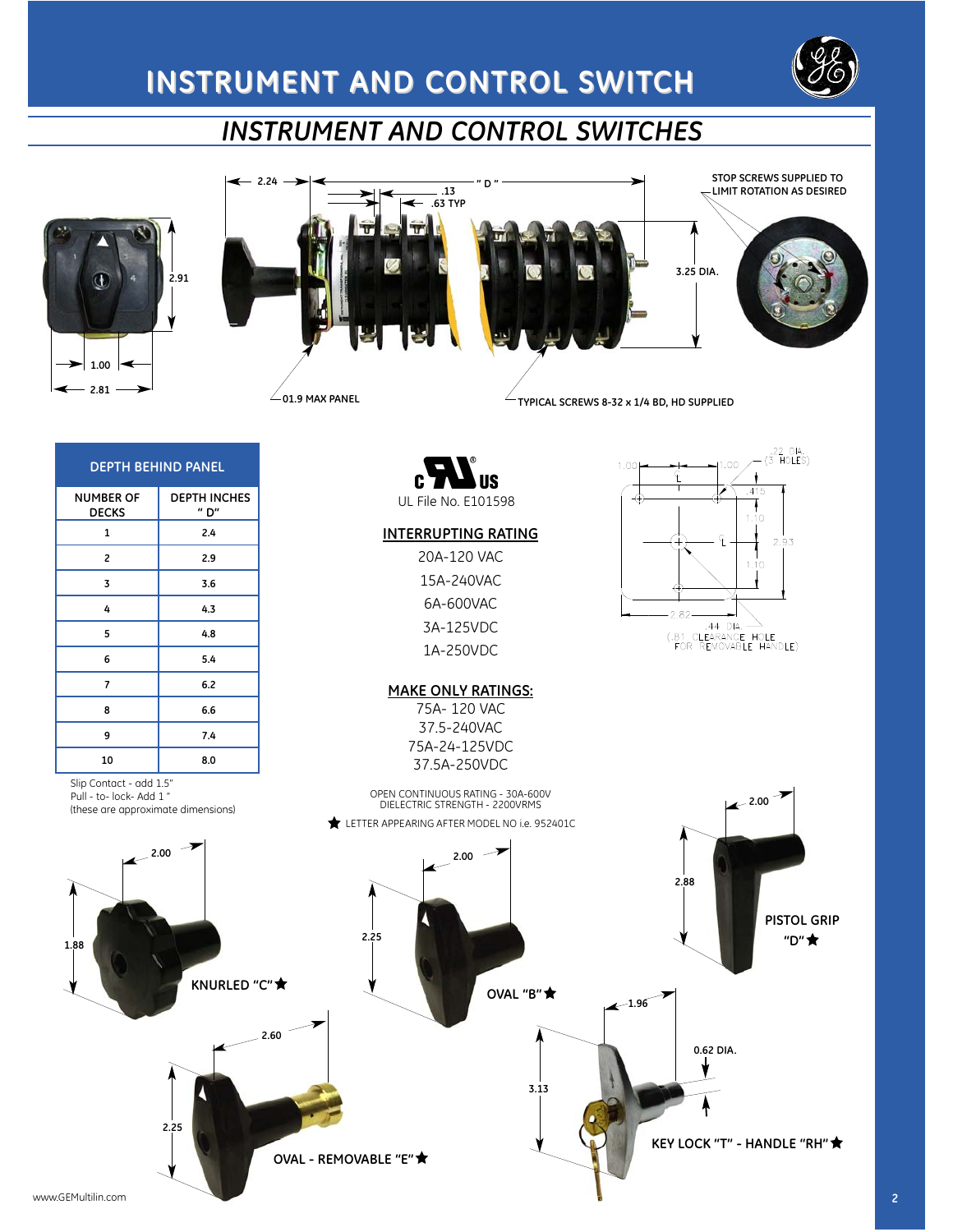

#### *ROTARY SWITCHES FOR INSTRUMENT CONTROL* ESCUTCHEON GENERAL CONTACTING AND WIRING DIAGRAMS APPLICATION *VOLTMETER*  $\overline{11}$  $\overline{12}$  $L1$   $L2$ VOLTMETER *TRANSFER SWITCH* POSITION OFF ON 2 Wire, Single Phase or D—C  $\blacktriangleright$  12  $\sigma$  $\frac{12}{9}$   $\frac{13}{9}$   $\frac{16}{9}$ laaan<br>Laaac **DECK** CONTACT  $\lesssim$ Double Pole / Single Pole Throw  $\bigcirc$  $16$  $12 + \rightarrow +13$  $\mathbf 1$ Handle: Round, Knurled  $16 - H$  $+$  $+$ 17 **Cat. No. 952401C** Depth behind panel 2.40 *VOLTMETER* VOLTMETER  $1.3 + 4$ *TRANSFER SWITCH*  $1112$ OFF POSITION 4 Phase, Two Phase or Two  $\bigcirc$ <sup>2</sup> **bFF** DECK CONTACT separated D—C circuits  $18$ 18 11 12 13 14 15 16  $\sim$ Double Pole / Double Throw  $11 \overline{\mathbf{x}}$  $13$ 12-11<br>15-11  $\mathbf{1}$ Handle: Round, Knurled  $16 17$ **Cat. No. 952402C** Depth behind panel 2.40  $L1$   $L2$   $L3$  N  $-22$ VOLTMETER POSITION *VOLTMETER*  $\rightarrow$  23  $\frac{12}{13}$   $\frac{13}{14}$ 2 DECK CONTACT  $\rightarrow$  24 占 *TRANSFER SWITCH* 1 3 Ŵ,  $\geq 14$  $\bigcirc$ 3 Phase, Phase to neutral OFF  $11$  $21$   $22$   $23$   $24$  $+12$ Double Pole / Triple Throw  $\mathbf{1}$  $+13$  $\blacktriangleright$  22 ત્રે∥દે  $+14$ Handle: Round, Knurled  $21$  $-23$ बे∥ई  $+22$ **Cat. No. 952403C**  $\overline{2}$  $+23$  $-24$ Depth behind panel 2.90 雛  $-24$ *VOLTMETER* VOLTMETER *TRANSFER SWITCH* POSITION  $2-3$  3-1  $\frac{\frac{1}{2} \left| \frac{1}{2} \right|}{\frac{1}{2} \left| \frac{1}{2} \right|}$ 3 Phase, Phase to Phase DECK CONTACT  $L1$   $L2$   $L3$  $L1$   $L2$   $L3$ Double Pole / Triple Throw OFF  $\bigcirc$  $\frac{1}{2}$  $\overline{1}$  $+12$  $12$ Handle: Round, Knurled  $-1$   $-13$ TX ➤  $-23$ **Cat. No. 952404C**  $H = 14$  $\overline{2}$ Depth behind panel 2.90  $\overline{2}$  $+22$ TXT  $+23$  $+24$ *VOLTMETER* POSITION *TRANSFER SWITCH*  $\frac{1}{2}$ L1  $L<sub>2</sub>$  $L3$ N DECK CONTACT ∤¦∽ 3 Phase, Phase to Phase  $\sum_{22}$ VOLTMETER ++12<br>++13<br>++14<br>++16<br>++17  $\frac{1}{\sqrt{2}}$ and Phase to neutral OFF  $-23$ Double Pole / Six Throw  $1-2$  1  $-24$  $2324$  $\overline{\mathbf{a}^2}$  $212$ 2-3  $\bigcirc$  2 Handle: Round, Knurled  $\pm$   $\times$ ++22<br>++23<br>++24<br>++26<br>++27 ††† xl  $3 - 1$  3 **Cat. No. 952405C**  $\overline{2}$ Depth behind panel 2.90 *VOLTMETER TRANSFER SWITCH* POSITION 6 Wire, Two 3 Phase 이 가능<br>시설 - 이 기 DECK CONTACT VOLTMETER circuit, Phase to Phase  $L1$   $L2$   $L3$  $L1$   $L2$   $L3$ OFF  $\sqrt{21}$   $\sqrt{22}$   $\sqrt{23}$   $\sqrt{24}$ Double Pole / Six Throw  $3 - 1$  1-2 13 1⊢14<br>1⊢16 2 - 3  $\bigcirc$  2 - 3 Handle: Round, Knurled  $\Box_{\Box}$ 23  $\blacktriangleright$  27  $1 - 2$   $3 - 1$ **Cat. No. 952406C** OFF —⊢22<br>—⊢23<br>—⊢24<br>—⊢26 2 Depth behind panel 2.90 9510E - 8V33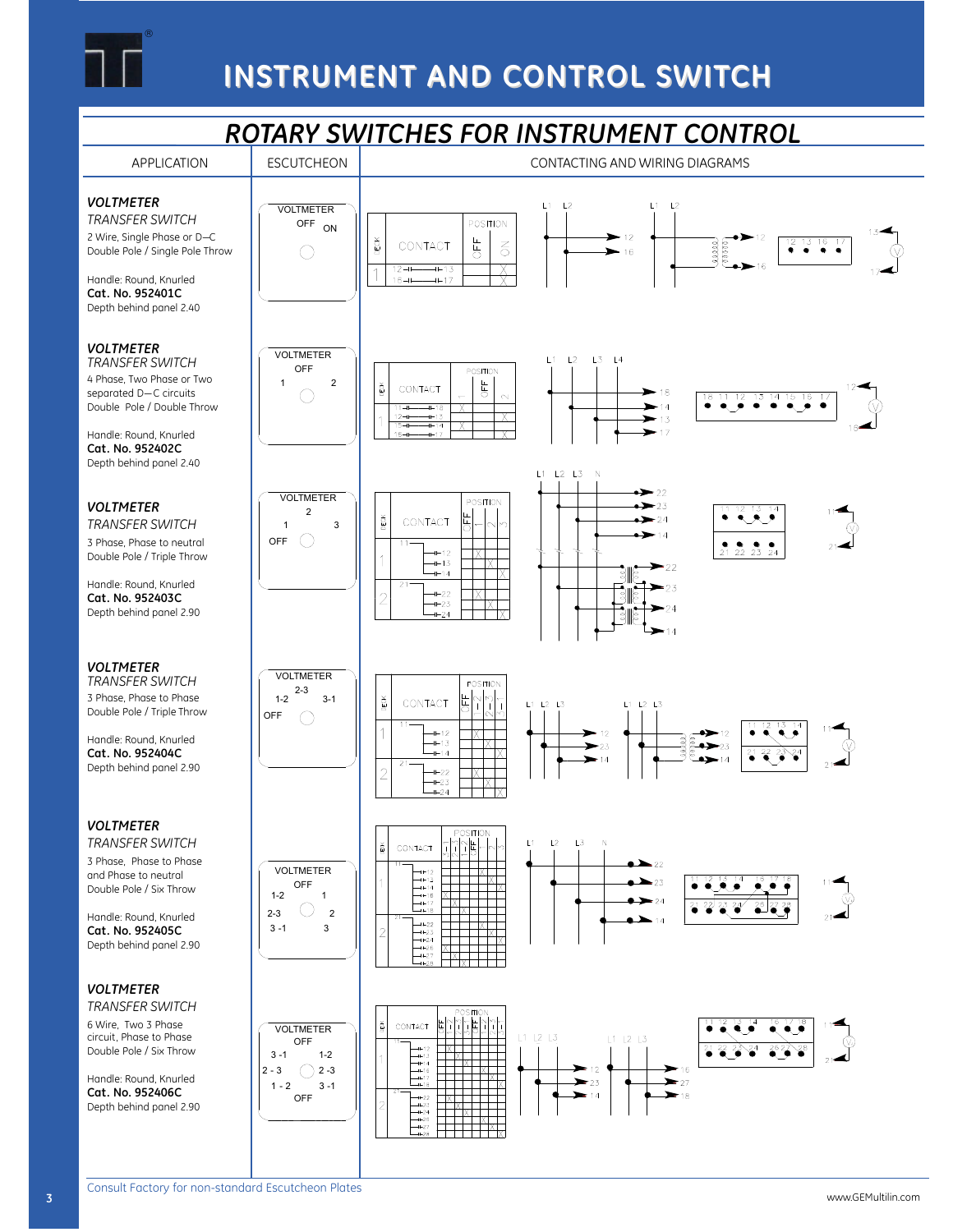

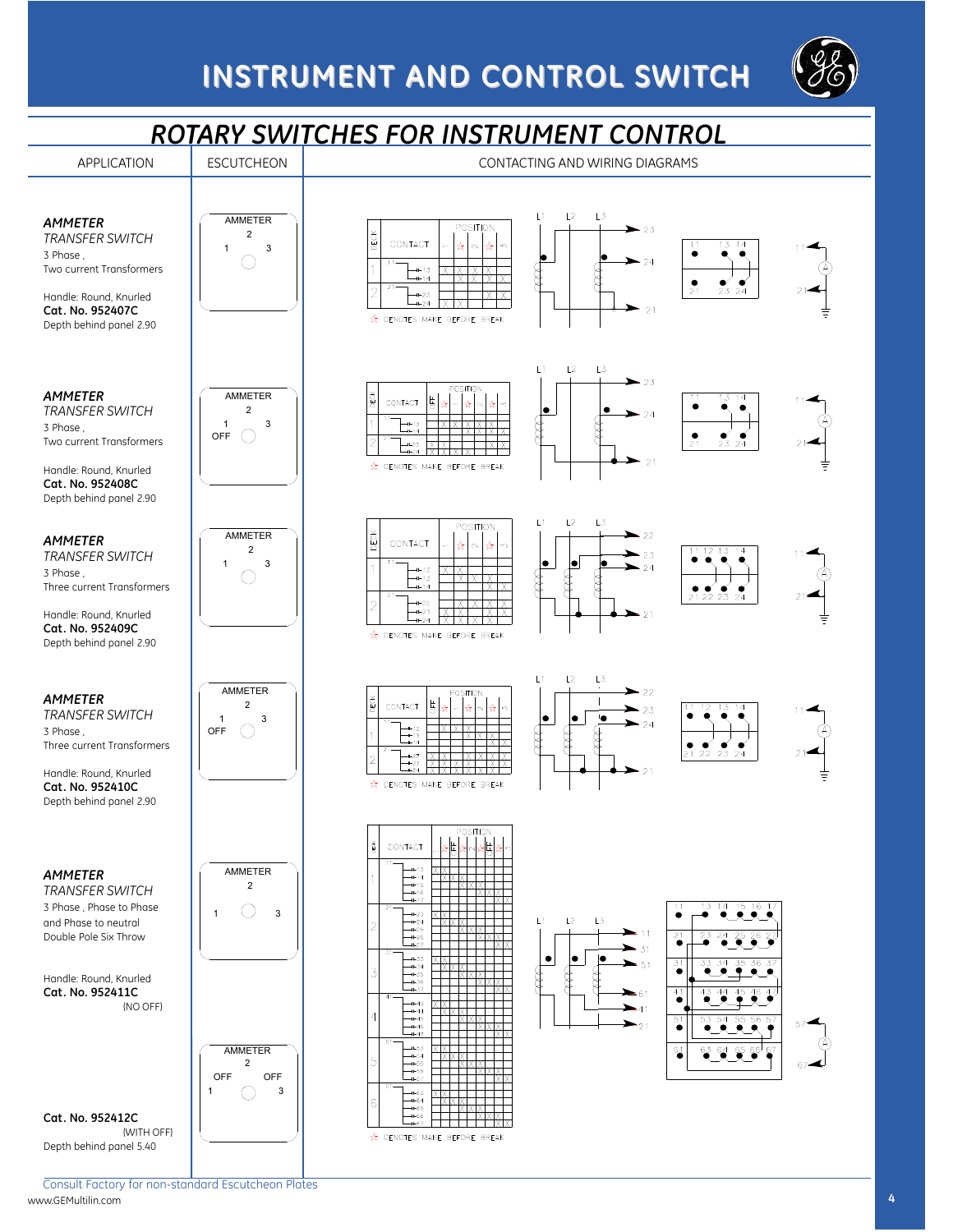

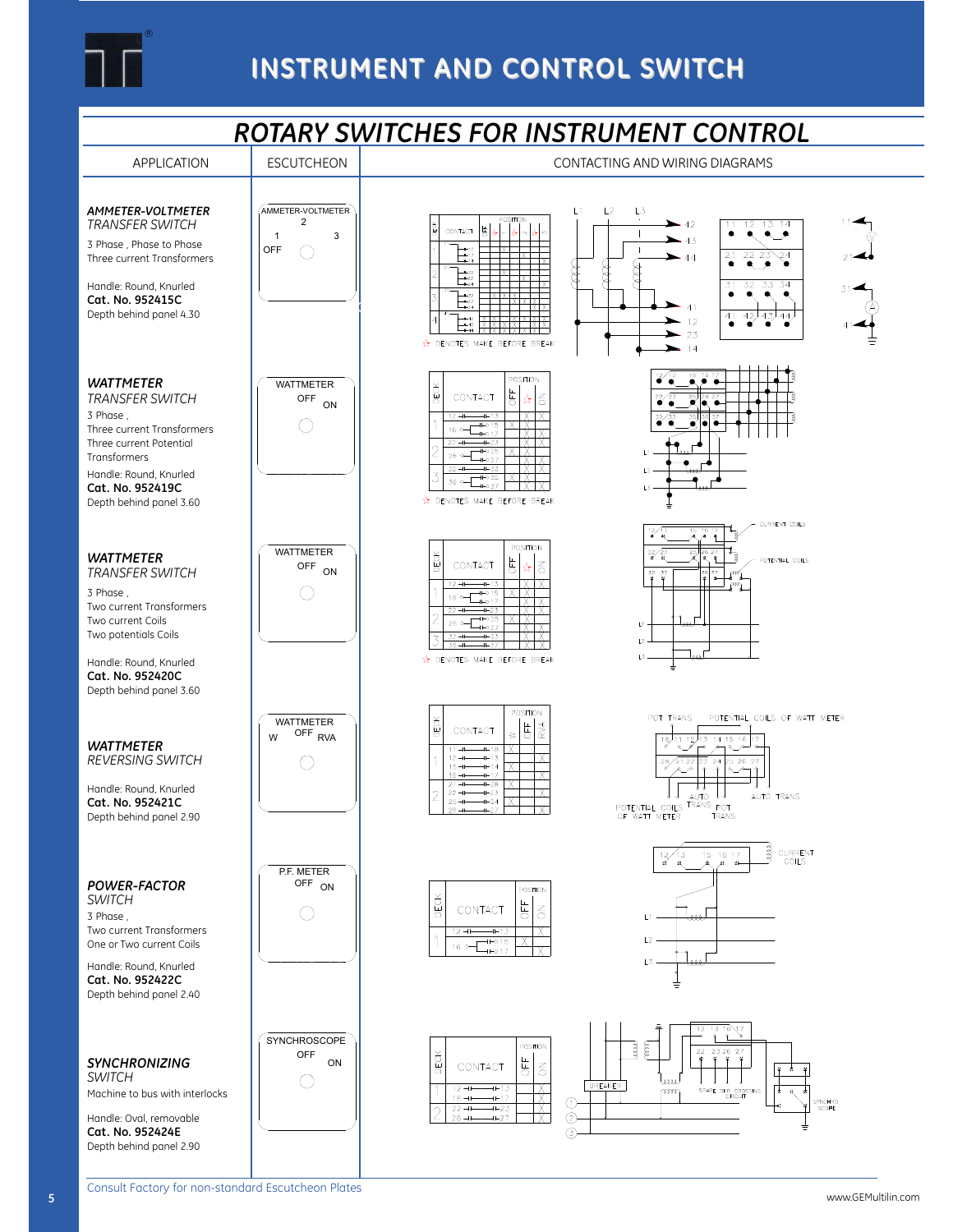

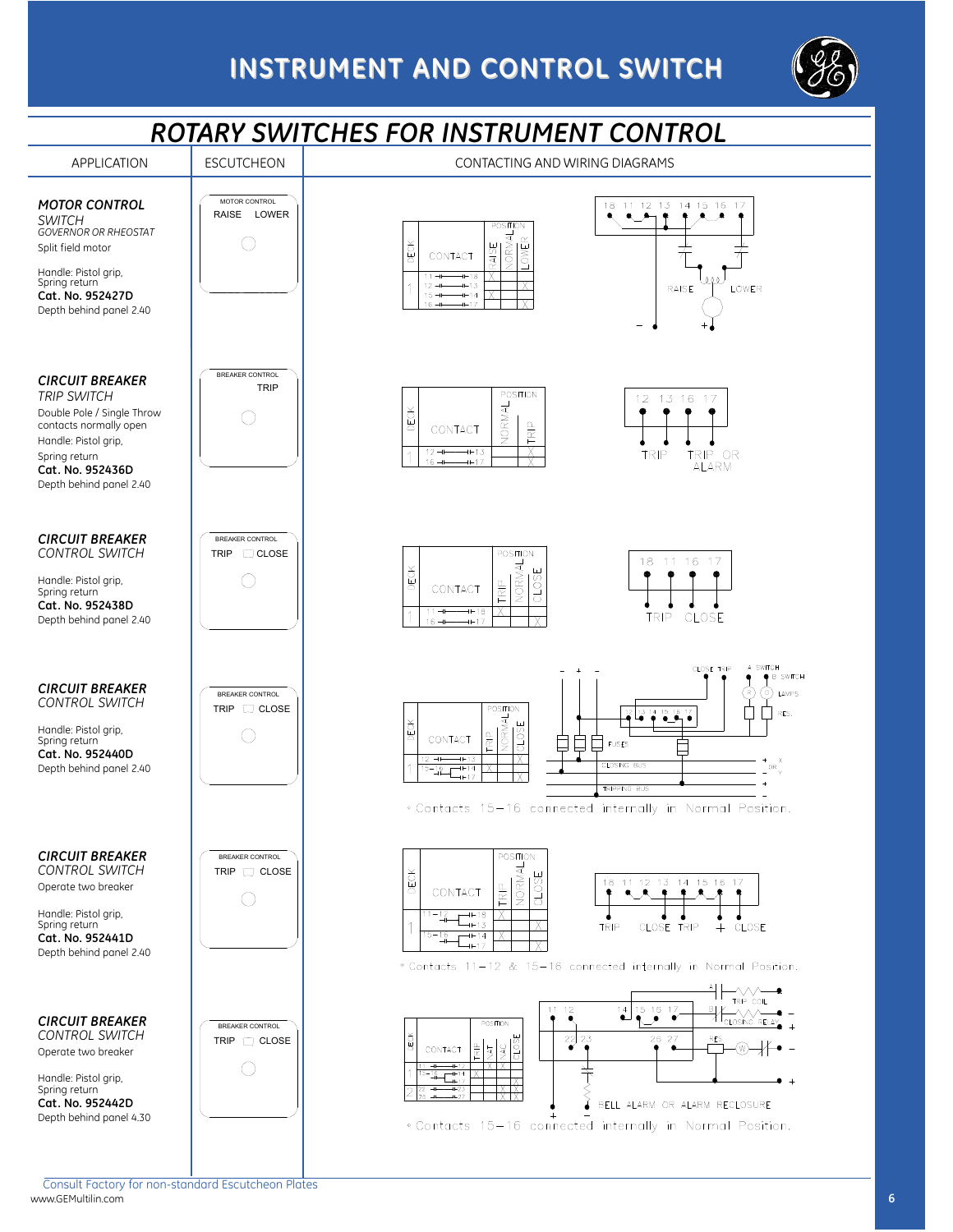

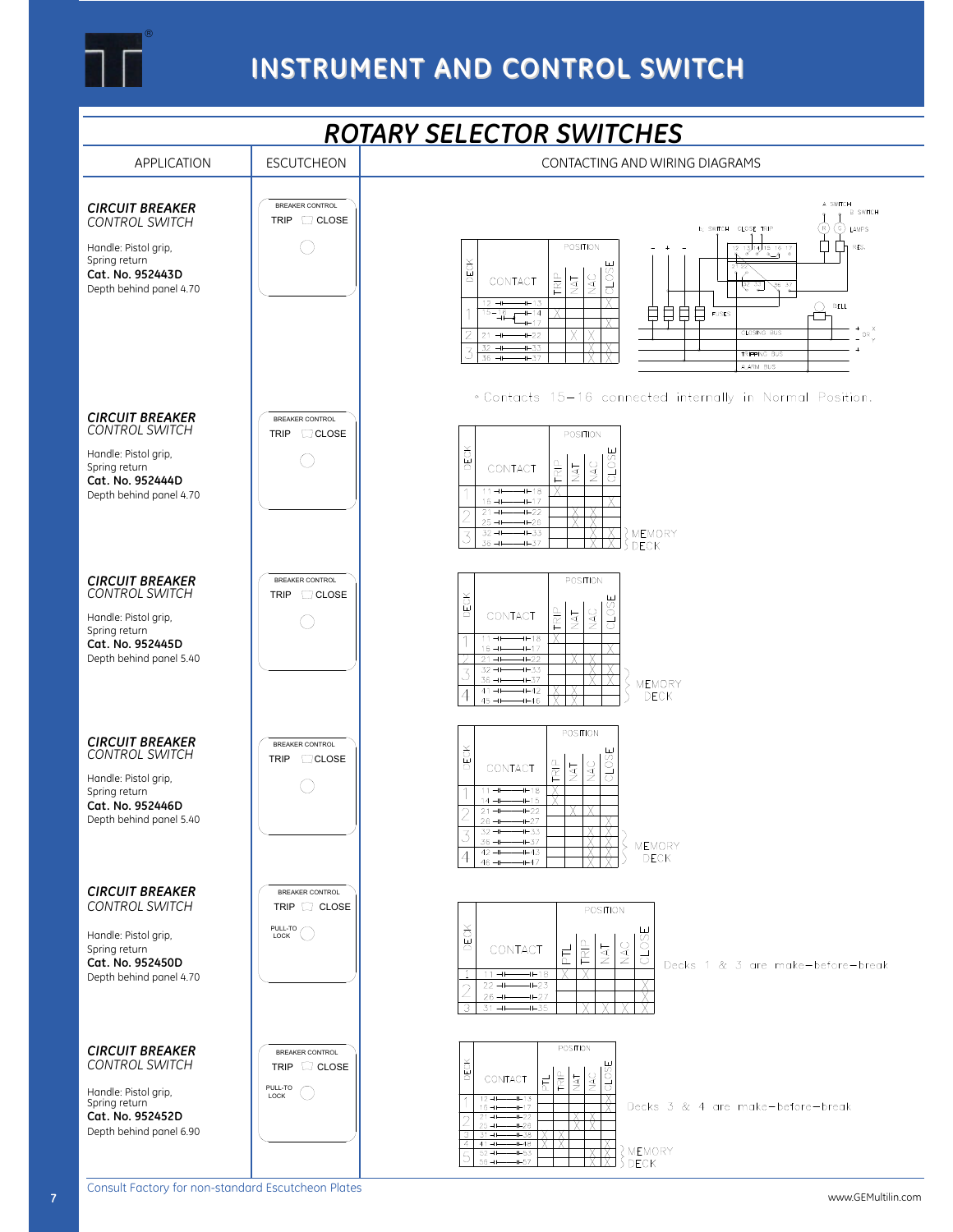



Consult Factory for non-standard Escutcheon Plates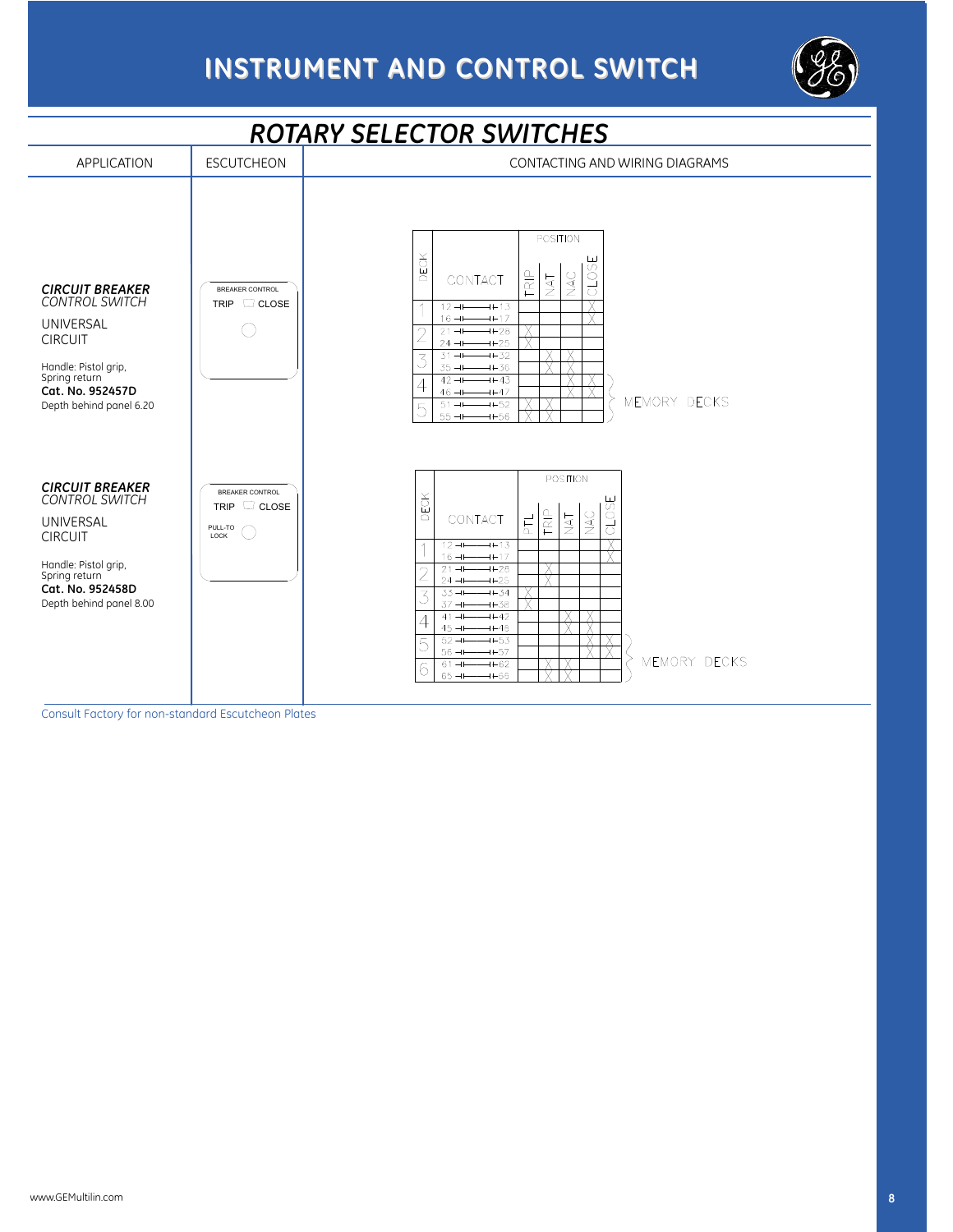



### \* DEPTH BEHIND PANEL



*SWITCH* Spring return (WITH OFF)

2 & 7

CONTACT

 $\overline{1}$ 

동

X

 $\overline{\mathsf{x}}$ 

TYPICAL DECK CONFIGURATION

 $\overline{\mathcal{L}}$ 

*6*

The above switch will family will be provided as DEVELOPMENT 6 unless otherwise specified. By changing stop screw location and wiring connections the switch may be configured<br>by the consumer as DEVELOPMENTS 4 or 5. Escutch www.GEMultilin.com

 $\overline{12}$  $\overline{11}$ 

**INPUT** 

POLE 1

ON

Order the jumpers for this arrangement separately  $(2 \text{ per deck } P/N 02011-10)$ 

 $\overline{13}$ 

 $ON<sub>2</sub>$ 

 $ON$  $\overline{1}$   $15$ 16

 $\bullet$ 

**INPUT**  $ON<sub>2</sub>$ 

POLE<sub>2</sub>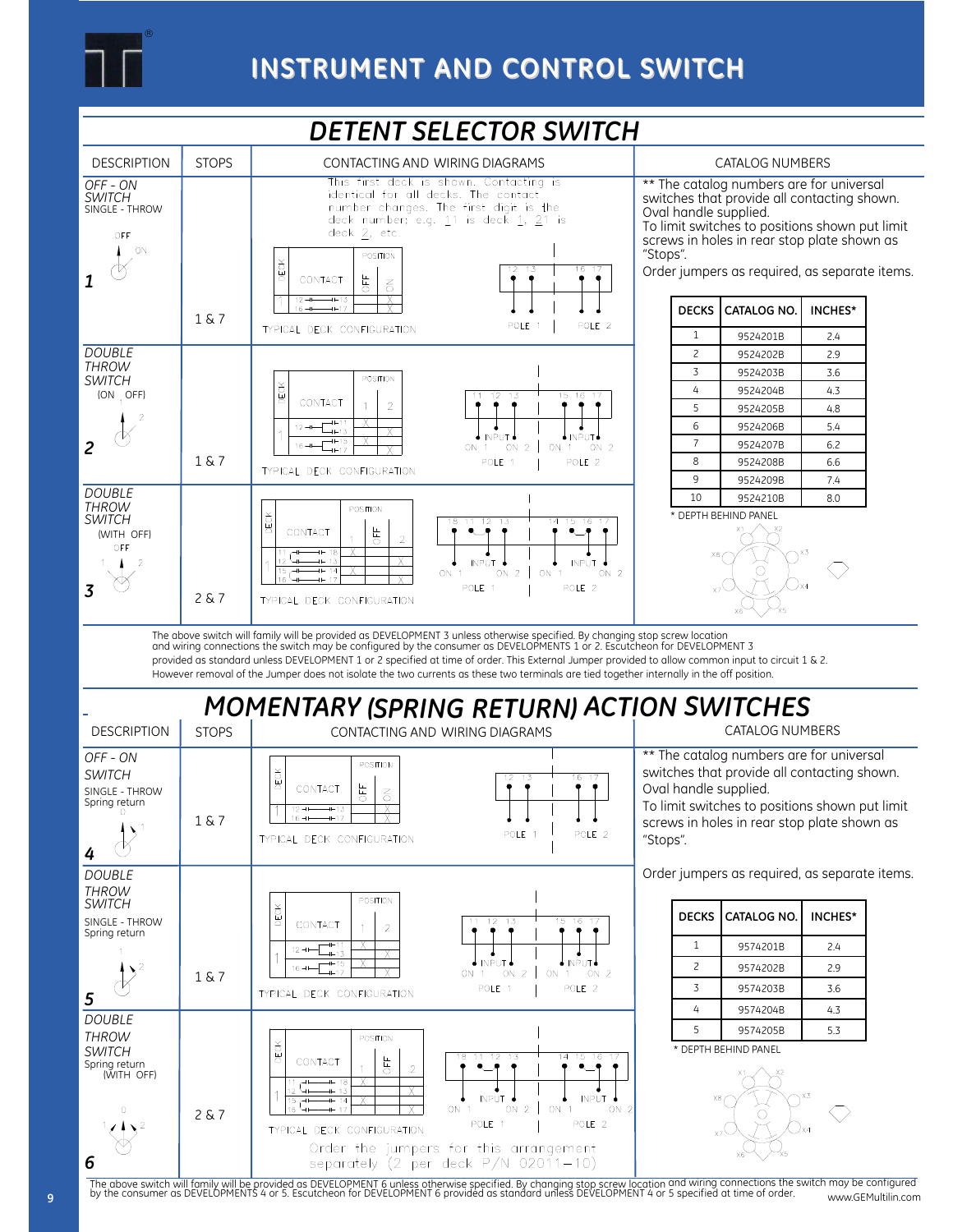



### *ROTARY SELECTOR SWITCHES*

The above switch will family will be provided as DEVELOPMENT 11 unless otherwise specified. By changing stop screw location<br>and wiring connections the switch may be configured by the consumer as DEVELOPMENTS 7 or 10. Escut provided as standard unless DEVELOPMENT 7 or 10 specified at time of order

#### *JUMPERS*

Strap jumpers are available for adjacent contacts, and wire lug assemblies are available for other terminal jumping. The strap jumpers are available in packages of ten or twenty-five. The wire and lug assemblies are ordered individually. Data is as follows:

|                                          | becined at time of order.                                            |                                         |                                                                                                  |    |  |  |
|------------------------------------------|----------------------------------------------------------------------|-----------------------------------------|--------------------------------------------------------------------------------------------------|----|--|--|
| (Strap jumpers are silver-plated brass.) |                                                                      |                                         |                                                                                                  |    |  |  |
|                                          | <b>CATALOG NO:</b>                                                   | <b>DESCRIPTION</b>                      |                                                                                                  |    |  |  |
|                                          | 9502011-10-C3<br>9502012-2-C3                                        |                                         | Jumper, adjacent terminals on the same deck.<br>Jumper, same terminal location on adjacent deck. |    |  |  |
|                                          | (Wire and lug assemblies have #10 AWG wire and insulated ring lugs.) |                                         |                                                                                                  |    |  |  |
|                                          | <b>CATALOG NO:</b><br>95002012-1<br>95002012-2                       | LENGTH (L)<br>$3 - 1/16"$<br>$4 - 1/4"$ |                                                                                                  |    |  |  |
|                                          | 95002012-3                                                           | $3 - 5/8"$                              |                                                                                                  | 10 |  |  |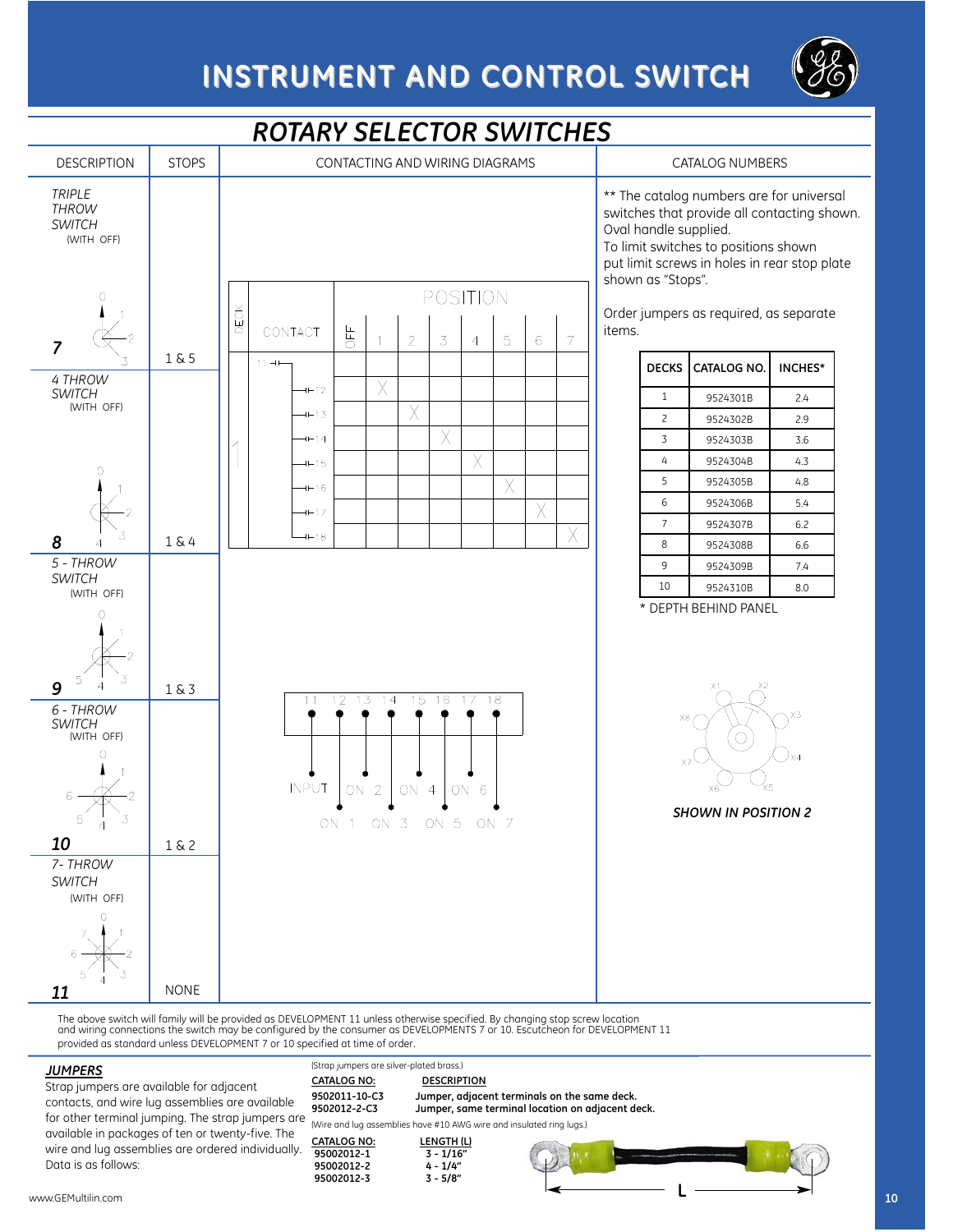

### *SERIES 95 LOCK OUT RELAY SWITCHES*



### **DRILL PATTERNS & ESCUTCHEON PLATE DIMENSIONS**<br>1.00  $\leftarrow$   $\leftarrow$   $\leftarrow$   $\leftarrow$   $\leftarrow$   $\leftarrow$   $\leftarrow$   $\leftarrow$   $\leftarrow$   $\leftarrow$   $\leftarrow$   $\leftarrow$   $\leftarrow$   $\leftarrow$   $\leftarrow$   $\leftarrow$   $\leftarrow$   $\leftarrow$   $\leftarrow$   $\leftarrow$   $\leftarrow$   $\leftarrow$   $\leftarrow$   $\leftarrow$   $\leftarrow$   $\leftarrow$   $\leftarrow$   $\leftarrow$   $\leftarrow$   $\leftarrow$   $\leftarrow$   $1.00 -$



#### *Notes:*

All switch assemblies include the following

1 - Escutcheon plate.

2. 3 - No.10 - 32 x 5/8" screw.

Pistol grip is shown on front cover.

Switches with 6 or more decks require 2nd torsion spring assembly.

**Complete technical data is outlined in Technical Publication ITLOR95. (DTS-ITILOR95)**

| <b>DEPTH BEHIND PANEL</b>        |                     |  |  |  |  |
|----------------------------------|---------------------|--|--|--|--|
| <b>NUMBER OF</b><br><b>DECKS</b> | DEPTH<br>INCHES" D" |  |  |  |  |
| 1                                | 3.6                 |  |  |  |  |
| $\overline{c}$                   | 4.3                 |  |  |  |  |
| 3                                | 4.7                 |  |  |  |  |
| 4                                | 5.5                 |  |  |  |  |
| 5                                | 6.2                 |  |  |  |  |
| 6                                | 7.5                 |  |  |  |  |
| $\overline{7}$                   | 8.1                 |  |  |  |  |
| 8                                | 8.5                 |  |  |  |  |
| 9                                | 9.2                 |  |  |  |  |
| 10                               | 9.6                 |  |  |  |  |

| <b>GENERAL PURPOSE RATING</b> |     |               |                                   |  |  |  |  |
|-------------------------------|-----|---------------|-----------------------------------|--|--|--|--|
|                               | 30A | 600V Open     | CARRY                             |  |  |  |  |
|                               | 20A | 600V enclosed | CARRY                             |  |  |  |  |
| J                             | 20A | 120VAC        | .8 PF. MAKE & BREAK               |  |  |  |  |
| <b>CYN</b><br><b>IUS</b>      | 15A | 240VAC        | .8 PF. MAKE & BREAK               |  |  |  |  |
| UL File No. E101598           | 6A  | 600VAC        | .8 PF. MAKE & BREAK               |  |  |  |  |
|                               | 3A  | 125VAC        | <b>RESISTIVE MAKE &amp; BREAK</b> |  |  |  |  |
|                               | 1A  | 250VAC        | <b>RESISTIVE MAKE &amp; BREAK</b> |  |  |  |  |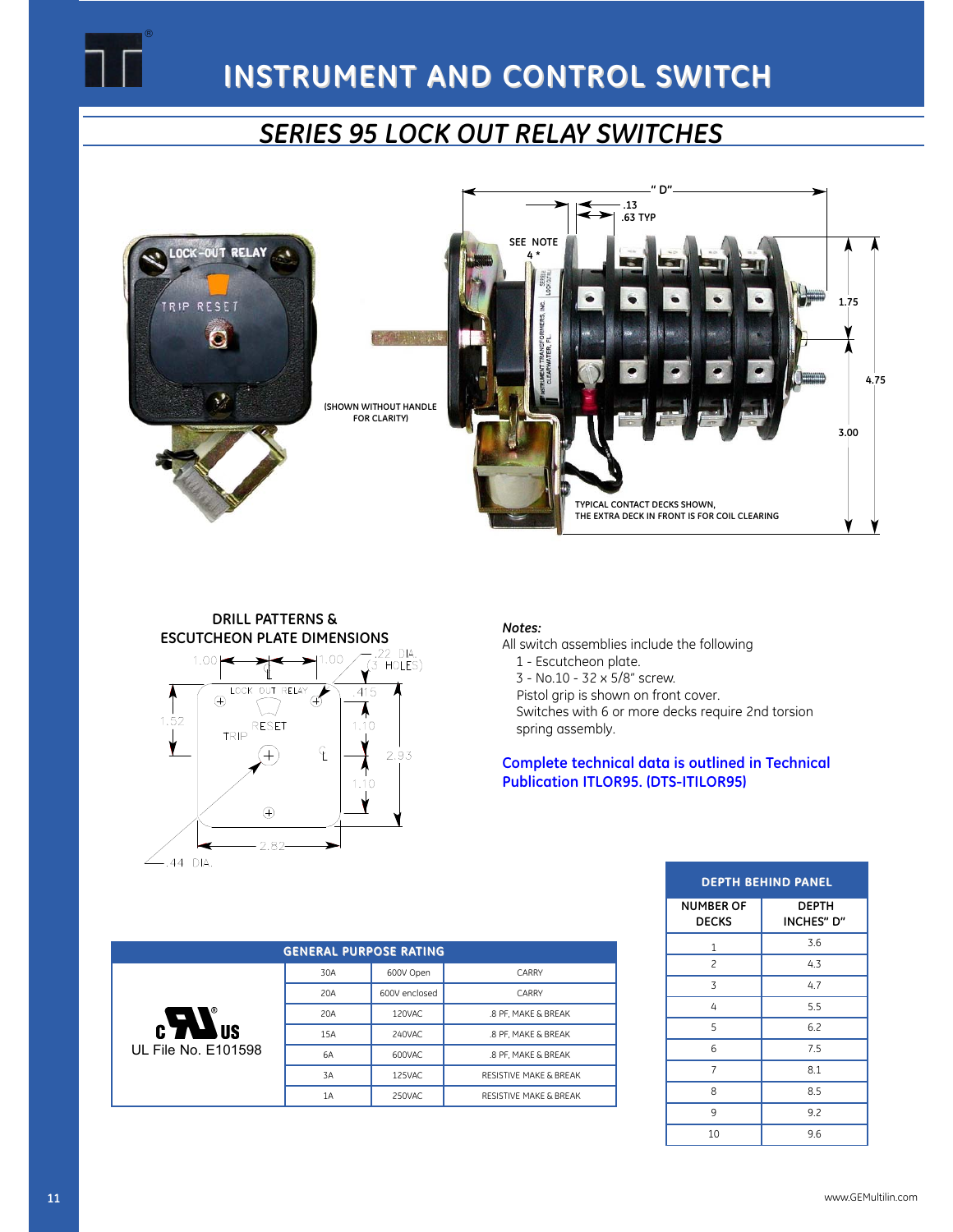

## *LOCK OUT RELAY SWITCHES*







| <b>LOR</b><br><b>TRIP</b><br><b>COIL</b> |     | <b>NO ADDITIONAL</b><br><b>CIRCUITY</b><br>(TARGET) |     |                   | <b>2A TARGET</b><br><b>RESISTOR (RO)</b><br><b>IN PARALLEL</b> |                   | <b>2A TARGET</b><br><b>RC CIRCUIT</b> |                  | <b>2A TARGET</b><br><b>SERIES</b><br><b>RESISTOR (RS)</b> |              |
|------------------------------------------|-----|-----------------------------------------------------|-----|-------------------|----------------------------------------------------------------|-------------------|---------------------------------------|------------------|-----------------------------------------------------------|--------------|
|                                          | .2A | .6A                                                 | .2A | 25<br><b>OHMS</b> | 50<br><b>OHMS</b>                                              | 40<br><b>OHMS</b> | 20<br><b>OHMS</b>                     | 7<br><b>OHMS</b> | 12.3<br><b>OHMS</b>                                       | 16.7<br>OHMS |
| A<br>B                                   | 12  | 12                                                  | 42  |                   |                                                                |                   |                                       |                  | 90                                                        | 90           |
| $\overline{C}$                           | 24  | 40                                                  | 118 |                   | 80                                                             | 95                | 105                                   | 95               |                                                           |              |
| E<br>F                                   | 40  | 150                                                 |     | 75<br>70          | 150<br>125                                                     |                   |                                       |                  |                                                           |              |

| <b>COIL</b> | <b>COIL</b><br><b>CKT</b><br><b>VOLTAGE</b> | <b>COIL CURRENT</b><br>@ NORMAL<br><b>VOLTAGE</b> | <b>OPERATING</b><br><b>RANGE</b> | <b>COIL CURRENT</b><br>@ MAXIMUM VOLTAGE<br>OF OPERATING RANGE | <b>COIL</b><br><b>RESISTANT</b><br>$@25$ <sup><math>C</math></sup> |
|-------------|---------------------------------------------|---------------------------------------------------|----------------------------------|----------------------------------------------------------------|--------------------------------------------------------------------|
| A           | 24VDC                                       | 7.3                                               | 10-40VDC                         | 12.2 AMPS DC                                                   | 3.3                                                                |
| B           | 24VDC                                       | 3.2                                               | 18-50VDC                         | 6.5 AMPS DC                                                    | 7.7                                                                |
| C           | 48VDC                                       | 3.7                                               | 24-70VDC                         | 5.4 AMPS DC                                                    | 13                                                                 |
| D           | 125VDC                                      | 4.6                                               | 30-140VDC                        | 5.2 AMPS DC                                                    | 27                                                                 |
| E           | 125VDC                                      | 2.5                                               | 45-150VDC                        | 2.8 AMPS DC                                                    | 50                                                                 |
| F           | 250VDC                                      | 2.4                                               | 70-280VDC                        | 2.7 AMPS DC                                                    | 104                                                                |

| <b>DECKS</b>   | $10 - 40$<br><b>VDC</b><br>A COIL | 18-50<br><b>VDC</b><br><b>B COIL</b> | $24 - 70$<br><b>VDC</b><br>C COIL | 30-140<br><b>VDC</b><br><b>D COIL</b> | 45-140<br><b>VDC</b><br><b>E COIL</b> | 70-280<br><b>VDC</b><br><b>F COIL</b> |
|----------------|-----------------------------------|--------------------------------------|-----------------------------------|---------------------------------------|---------------------------------------|---------------------------------------|
| 1              | 957801A                           | 957801B                              | 957801C                           | 957801D                               | 957801E                               | 957801F                               |
| $\overline{c}$ | 957802A                           | 957802B                              | 957802C                           | 957802D                               | 957802E                               | 957802F                               |
| 3              | 957803A                           | 957803B                              | 957803C                           | 957803D                               | 957803E                               | 957803F                               |
| 4              | 957804A                           | 957804B                              | 957804C                           | 957804D                               | 957804E                               | 957804F                               |
| 5              | 957805A                           | 957805B                              | 957805C                           | 957805D                               | 957805E                               | 957805F                               |
| 6              | 957806A                           | 957806B                              | 957806C                           | 957806D                               | 957806E                               | 957806F                               |
| 7              | 957807A                           | 957807B                              | 957807C                           | 957807D                               | 957807E                               | 957807F                               |
| 8              | 957808A                           | 957808B                              | 957808C                           | 957808D                               | 957808E                               | 957808F                               |
| 9              | 957809A                           | 957809B                              | 957809C                           | 957809D                               | 957809E                               | 957809F                               |
| 10             | 957810A                           | 957810B                              | 957810C                           | 957810D                               | 957810E                               | 957810F                               |

**\* D COIL HAS BEEN TESTED AND APPROVED FOR USE AT 120V AC**

#### **TYPICAL SWITCH DEVELOPMENT FOR DECKS 1 THRU 10**

 $\mathsf X$ 

|                            |                                           |  | <b>POSITIONS</b>   |  |  |  |
|----------------------------|-------------------------------------------|--|--------------------|--|--|--|
| DECKSI                     | CONTACTS                                  |  | <b>TRIPL RESET</b> |  |  |  |
|                            | n1 <del>• + + + +</del> + n3              |  |                    |  |  |  |
| n                          | $n2 \rightarrow + +$ n8                   |  |                    |  |  |  |
|                            | $n5$ $\longrightarrow$ $\longmapsto$ n7   |  |                    |  |  |  |
|                            | $n4 \leftrightarrow + \leftrightarrow n6$ |  |                    |  |  |  |
| WHEBE "n" IS DECK MI IMBER |                                           |  |                    |  |  |  |

WHERE "n" IS DECK NUMBER

| <b>OPERATING</b><br>DC VOLTS | LOR TRIP COILS<br><b>TO USE</b> |            |
|------------------------------|---------------------------------|------------|
|                              | .2 A TARGET                     | 2 A TARGET |
| 150<br>125                   | A, B, C<br>B,C,D,E              |            |
| 150<br>125<br>140            | D.E.F<br>D.E.F<br>D.E.F         | D<br>D     |
| 190<br>250                   | F<br>F                          | D          |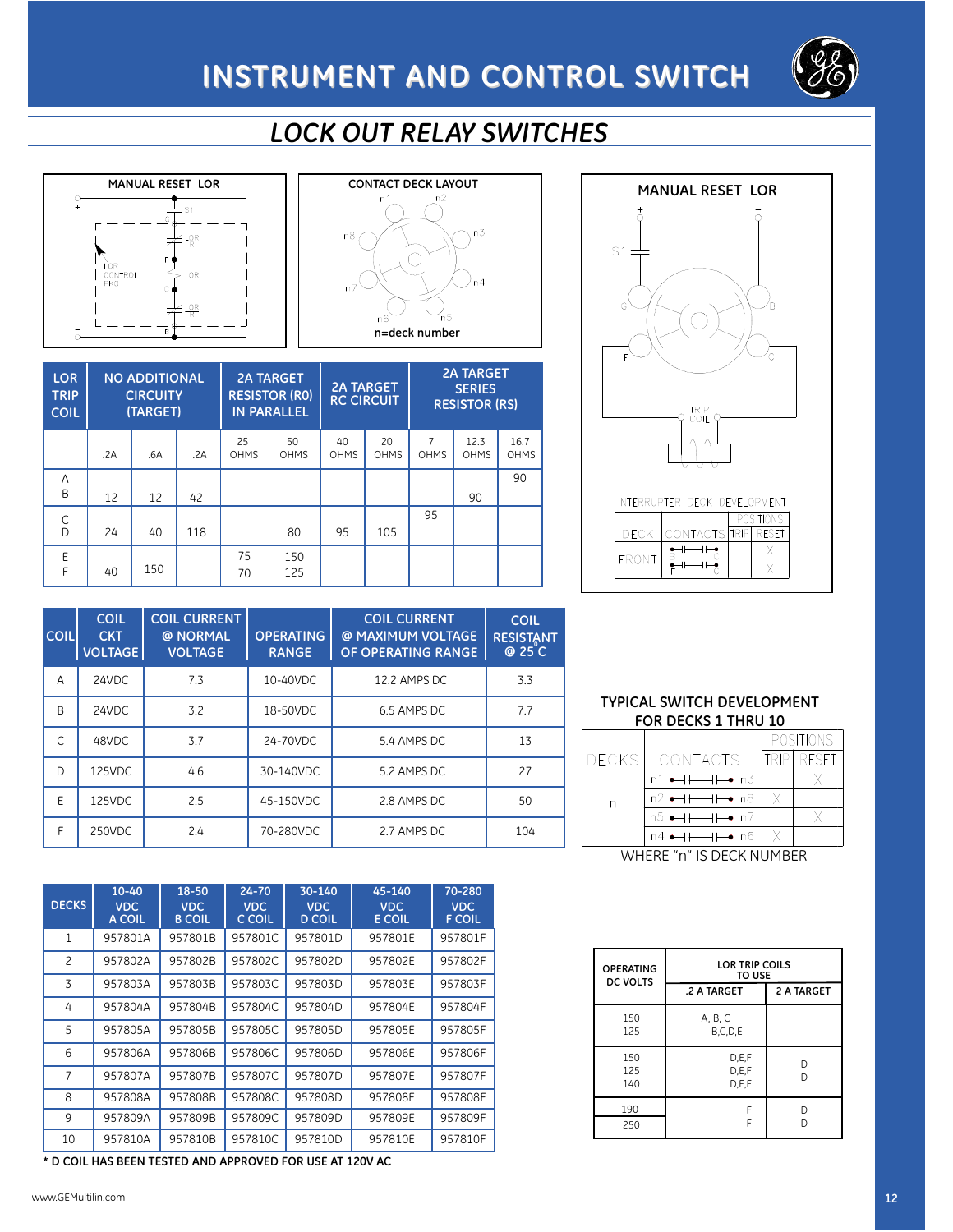

### *LIGHTED ESCUTCHEON PLATES*

### **OPERATION - 4 ROWS OF LEDS:**

®

**Style 1,** Standard Light Configuration

When the handle is turned to the CLOSE position, The flag shows red and the red lights are turned on by an auxiliary switch contact in the circuit breaker. If there is a fault and the circuit breaker trips, an auxiliary switch contact (bell circuit) in the Circuit breaker will close and the yellow lights

flash - see typical circuit on page 14. When the handle is turned to the TRIP position, the flag shows green and the green lights are turned on by an auxiliary switch contact in the circuit breaker.

**Style 2,** (Reversed light Configuration) is selected, the above operation will apply but exchange red to green and green to red.

### **OPERATION - 2 ROWS OF LEDS:**

**Style 1,** Standard Light Configuration When the handle is turned to the CLOSE position, the flag shows red and lights are turn on by an auxiliary switch contact in the circuit breaker. When the handle is turned to the TRIP position, the flag shows green and the green lights are turned on by an auxiliary switch contact in the circuit breaker.

**Style 2,** (Reversed light Configuration) is selected,the above operation will apply but exchangered to green and green to red.

### **MATERIALS LIST:**

- All lighted flag assemblies include the following-
- Escutcheon plate with flag assembly.
- Pistol grip handel with #6-32 x 5/8" screw
- Wire connections are made with #6-32 x 3/9" slotted brass screws with lock washers.
- Switch mounting hardware, 3 ea #10-32 x 1"



slotted truss head, black zinc plated screws.

### **Notes:**

1. Panel Mounting 2. Jumper may be added to terminals D, E and/or F for common circuit connections for LEDs. 3. Voltage input is not polarity sensitive.

### **ORDERING INSTRUCTIONS:**

*STYLE 2*

Specify standard switch catalog number and add Lighted Escutcheon DASH NUMBER, ex: 952438D-L4R120. The Lighted Escutcheon requires a special handle and length mounting screws, so the DASH NUMBER must be included on the initial switch order.

|                            | <b>STYLE 1</b>            |                                        |                         |  |                            |               | STYLE <sub>2</sub><br>REVERSED LIGHT CONFIGURATION |                  |  |
|----------------------------|---------------------------|----------------------------------------|-------------------------|--|----------------------------|---------------|----------------------------------------------------|------------------|--|
|                            | <b>LED VOLTAGE RATING</b> | <b>ROWS OF</b><br><b>LEDS</b>          | <b>SERIES 95 DASH #</b> |  | <b>LED VOLTAGE RATING</b>  |               | <b>ROWS OF</b><br><b>LEDS</b>                      | SERIES 95 DASH # |  |
| 120 VAC 50/60 HZ or 125VDC |                           | 2                                      | $-L2R120$               |  | 120 VAC 50/60 HZ or 125VDC |               | 2                                                  | -L2R120R         |  |
| 240 VAC 50/60 HZ or 250VDC |                           | $\overline{2}$                         | -L2R240                 |  | 240 VAC 50/60 HZ or 250VDC |               | 2                                                  | -L2R240R         |  |
| 48VDC                      |                           | $\overline{c}$                         | -L2R48                  |  | 48VDC                      |               | 2                                                  | -L2R48R          |  |
| 120 VAC 50/60 HZ or 125VDC |                           | 4                                      | -L4R120                 |  | 120 VAC 50/60 HZ or 125VDC |               | 4                                                  | -L4R120R         |  |
| 240 VAC 50/60 HZ or 250VDC |                           | 4                                      | -L4R240                 |  | 240 VAC 50/60 HZ or 250VDC |               | 4                                                  | -L4R240R         |  |
| 48VDC                      |                           | 4                                      | -L4R48                  |  | 48VDC                      |               | 4                                                  | -L4R48R          |  |
| <b>INDICATION</b>          | <b>COLOR</b>              | <b>TERMINAL</b><br><b>DESIGNATIONS</b> | <b>DISPLAY</b>          |  | <b>INDICATION</b>          | <b>COLOR</b>  | <b>TERMINAL</b><br><b>DESIGNATIONS</b>             | <b>DISPLAY</b>   |  |
| <b>OPEN</b>                | GREEN                     | A & D                                  | <b>STEADY</b>           |  | <b>OPEN</b>                | <b>RED</b>    | A & D                                              | <b>STEADY</b>    |  |
| <b>CLOSED</b>              | <b>RED</b>                | <b>B&amp;E</b>                         | <b>STEADY</b>           |  | <b>CLOSED</b>              | <b>GREEN</b>  | <b>B&amp;E</b>                                     | <b>STEADY</b>    |  |
| *TRIPPED                   | <b>YELLOW</b>             | C&F                                    | <b>FLASHING</b>         |  | *TRIPPED                   | <b>YELLOW</b> | C&F                                                | <b>FLASHING</b>  |  |

Patented Feature: Leds are removable. If any Led fails and it is removed all others in the row remain lit.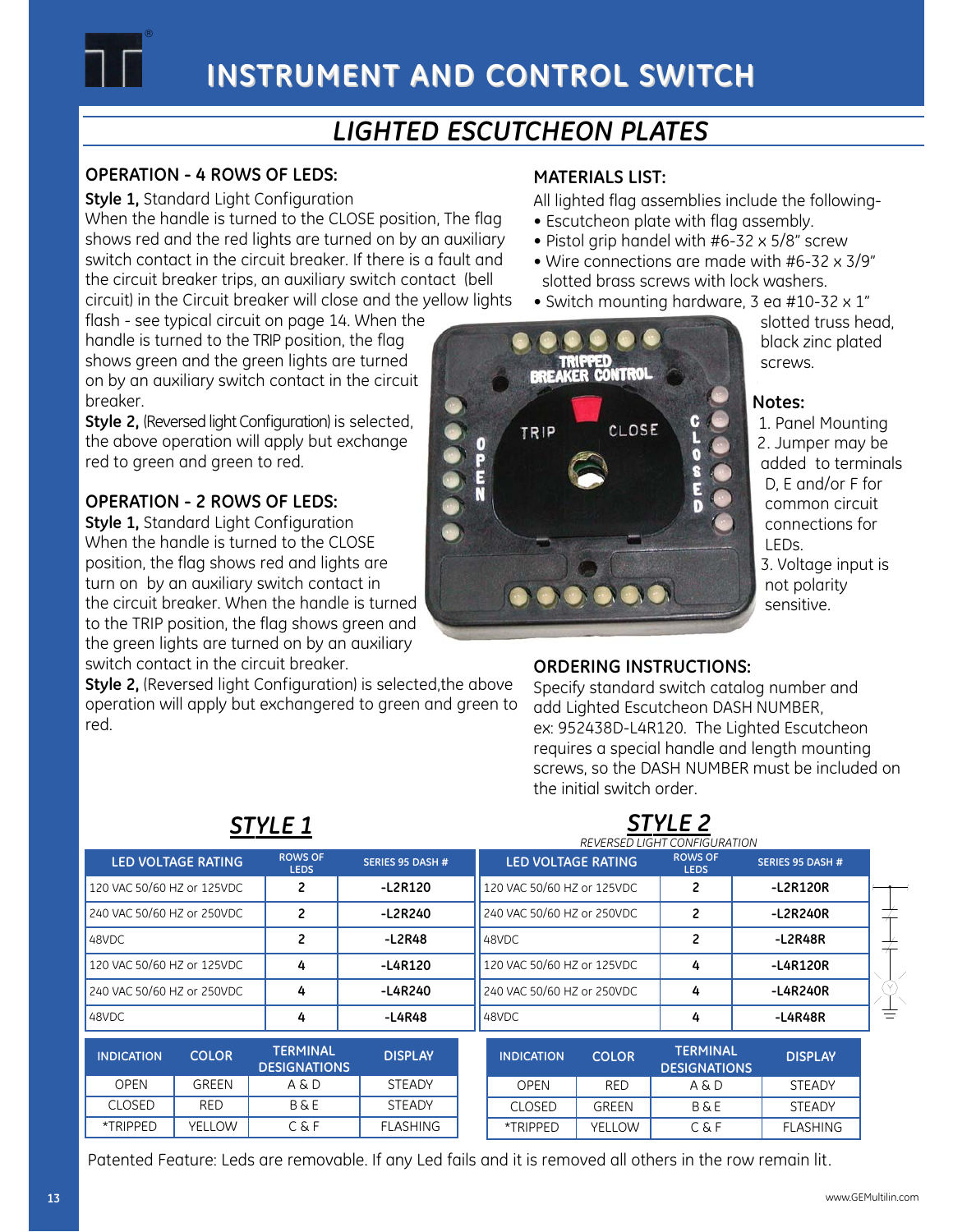

### *LIGHTED ESCUTCHEON PLATES*





|   | PART#      | <b>COLOR</b> |
|---|------------|--------------|
| 6 | LED-MV6351 | YFI I OW     |
| h | LED-MV6451 | GRFFN        |
| h | LED-MV6951 | RFD          |
|   |            |              |

#### *Notes:*

1. LEDS are removable and inserted by the use of needle nose pliers 2. Polarity should be observed during installation.

3. Molded escutcheon panel LED ports are polarized.